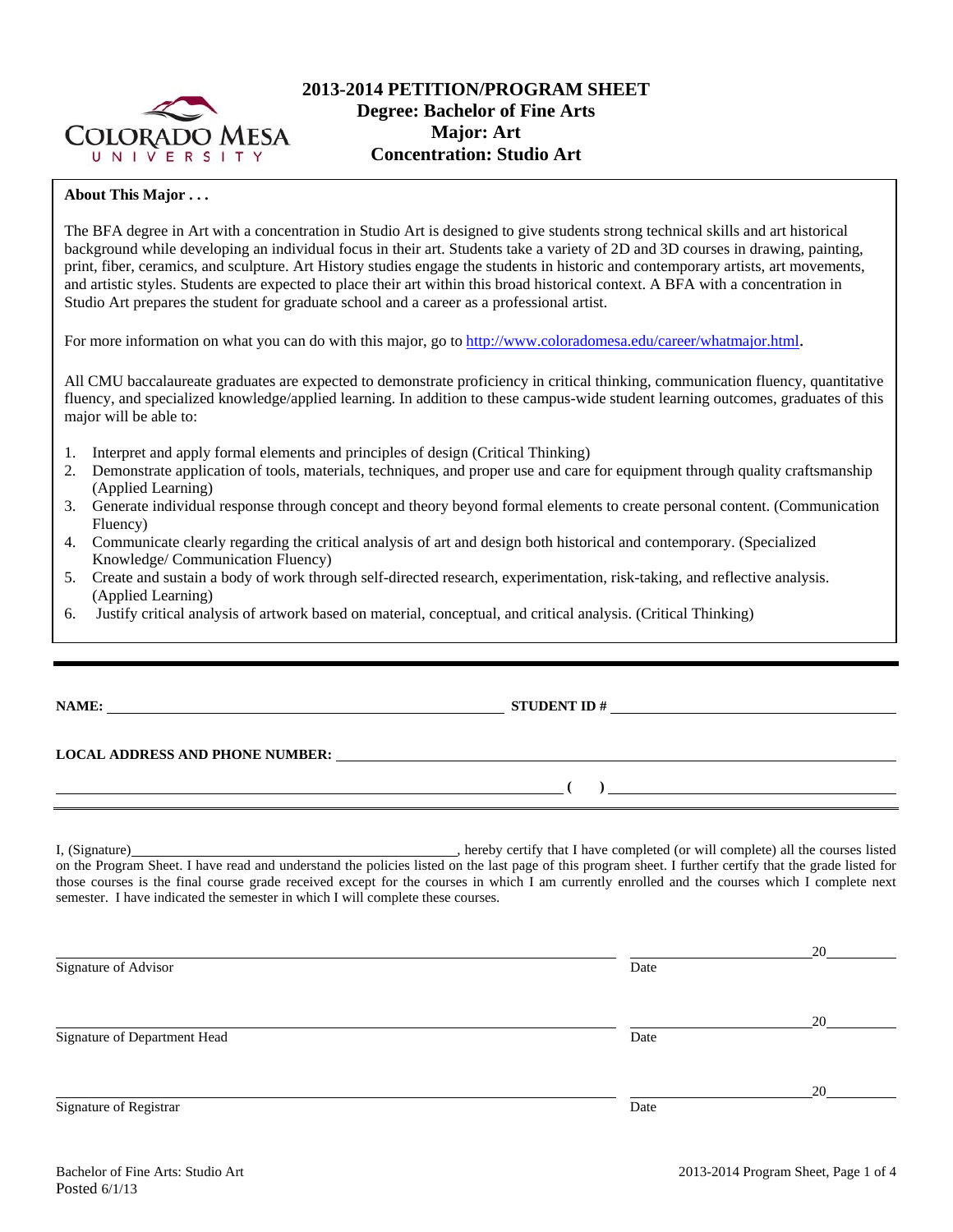### **Students should work closely with a faculty advisor when selecting and scheduling courses prior to registration.**

Degree Requirements:

- 120 semester hours total (A minimum of 28 taken at CMU in no fewer than two semesters).
- 40 upper division credits (A minimum of 15 taken at the 300-400 course levels within the major at CMU).
- 2.00 cumulative GPA or higher in all CMU coursework
- 3.00 cumulative GPA or higher in all 200-, 300-, and 400-level Studio Art major courses; minimum grade of "C" in all 200-, 300-, and 400-level Studio Art major courses.
- No more than 6 semester hours of independent study courses can be used toward the degree.
- Pre-collegiate courses (usually numbered below 100) cannot be used for graduation.
- When filling out the program sheet a course can be used only once.
- A student must follow the CMU graduation requirements either from 1) the program sheet for the major in effect at the time the student officially declares a major; or 2) a program sheet for the major approved for a year subsequent to the year during which the student officially declares the major and is approved for the student by the department head. Because a program may have requirements specific to the degree, the student should check with the faculty advisor for additional criteria. It is the student's responsibility to be aware of, and follow, all requirements for the degree being pursued. Any exceptions or substitutions must be approved by the student's faculty advisor and Department Head.
- See the "Undergraduate Graduation Requirements" in the catalog for additional graduation information.

**GENERAL EDUCATION REQUIREMENTS** (31 semester hours) See the current catalog for a list of courses that fulfill the requirements below. If a course is on the general education list of options and a requirement for your major, you must use it to fulfill the major requirement and make a different selection within the general education

| requirement.                                                                |                                              | <b>ARTH 220</b> | History of Modern Art                                                                                                                                                                                                                                                                                                                                                                                    | 3              | <u> The Common School (1988)</u>                                                                                                                                                                                                     |
|-----------------------------------------------------------------------------|----------------------------------------------|-----------------|----------------------------------------------------------------------------------------------------------------------------------------------------------------------------------------------------------------------------------------------------------------------------------------------------------------------------------------------------------------------------------------------------------|----------------|--------------------------------------------------------------------------------------------------------------------------------------------------------------------------------------------------------------------------------------|
|                                                                             |                                              | <b>ARTE 294</b> | Sophomore Seminar                                                                                                                                                                                                                                                                                                                                                                                        | $\overline{3}$ |                                                                                                                                                                                                                                      |
| Course No Title                                                             | Sem.hrs Grade Term/Trns                      | <b>ARTE 494</b> | Studio Art Senior Seminar                                                                                                                                                                                                                                                                                                                                                                                | $\mathcal{F}$  |                                                                                                                                                                                                                                      |
| <b>English</b> (6 semester hours, must receive a grade of "C" or better and |                                              |                 | Art History (12 semester hours, 300-400 level)                                                                                                                                                                                                                                                                                                                                                           |                |                                                                                                                                                                                                                                      |
| must be completed by the time the student has 60 semester hours.)           |                                              |                 |                                                                                                                                                                                                                                                                                                                                                                                                          |                | <u>and the state of the state of the state</u>                                                                                                                                                                                       |
| ENGL 111 English Composition                                                |                                              |                 |                                                                                                                                                                                                                                                                                                                                                                                                          |                | <u>production and the contract of the contract of the contract of the contract of the contract of the contract of the contract of the contract of the contract of the contract of the contract of the contract of the contract o</u> |
|                                                                             |                                              |                 | $ARTH$ $\frac{1}{\sqrt{3}}$                                                                                                                                                                                                                                                                                                                                                                              |                |                                                                                                                                                                                                                                      |
|                                                                             |                                              |                 |                                                                                                                                                                                                                                                                                                                                                                                                          |                |                                                                                                                                                                                                                                      |
| <b>Math:</b> MATH 110 or higher (3 semester hours, must receive a grade     |                                              |                 |                                                                                                                                                                                                                                                                                                                                                                                                          |                |                                                                                                                                                                                                                                      |
| of "C" or better, must be completed by the time the student has 60          |                                              |                 | Art Studio 200 level 12 semester hours of ARTS or ARTT 200-level                                                                                                                                                                                                                                                                                                                                         |                |                                                                                                                                                                                                                                      |
| semester hours.)                                                            |                                              |                 | courses; must include at least one 2D and one 3D course)                                                                                                                                                                                                                                                                                                                                                 |                |                                                                                                                                                                                                                                      |
|                                                                             |                                              |                 |                                                                                                                                                                                                                                                                                                                                                                                                          |                |                                                                                                                                                                                                                                      |
|                                                                             |                                              |                 | $ARTS 2$ $\overline{\phantom{222511}}$ $\overline{\phantom{223511}}$ $\overline{\phantom{223511}}$ $\overline{\phantom{223511}}$ $\overline{\phantom{223511}}$ $\overline{\phantom{223511}}$ $\overline{\phantom{223511}}$ $\overline{\phantom{223511}}$ $\overline{\phantom{223511}}$ $\overline{\phantom{223511}}$ $\overline{\phantom{223511}}$ $\overline{\phantom{223511}}$ $\overline{\phantom{22$ |                |                                                                                                                                                                                                                                      |
| <b>Humanities</b> (3 semester hours)                                        |                                              |                 |                                                                                                                                                                                                                                                                                                                                                                                                          |                |                                                                                                                                                                                                                                      |
|                                                                             |                                              |                 |                                                                                                                                                                                                                                                                                                                                                                                                          |                |                                                                                                                                                                                                                                      |
| Social and Behavioral Sciences (6 semester hours)                           |                                              |                 |                                                                                                                                                                                                                                                                                                                                                                                                          |                |                                                                                                                                                                                                                                      |
|                                                                             |                                              |                 | <b>Art Studio 300 level</b> (12 semester hours of ARTS or ARTT 300-level                                                                                                                                                                                                                                                                                                                                 |                |                                                                                                                                                                                                                                      |
|                                                                             |                                              | courses)        |                                                                                                                                                                                                                                                                                                                                                                                                          |                |                                                                                                                                                                                                                                      |
| Natural Sciences (7 semester hours, one course must include a lab)          |                                              |                 |                                                                                                                                                                                                                                                                                                                                                                                                          |                | <u> Den Bernard (Bernard Bernard)</u>                                                                                                                                                                                                |
|                                                                             |                                              |                 |                                                                                                                                                                                                                                                                                                                                                                                                          |                | <u> Alexandria (Carlo)</u>                                                                                                                                                                                                           |
|                                                                             |                                              |                 | $ARTS 3$ $3$ $3$ $3$ $3$ $3$ $3$ $3$                                                                                                                                                                                                                                                                                                                                                                     |                | <u> 1999 - John Barn Barn, amerikansk politiker (</u>                                                                                                                                                                                |
|                                                                             |                                              |                 |                                                                                                                                                                                                                                                                                                                                                                                                          |                |                                                                                                                                                                                                                                      |
|                                                                             |                                              |                 |                                                                                                                                                                                                                                                                                                                                                                                                          |                |                                                                                                                                                                                                                                      |
| <b>History</b> (3 semester hours)                                           |                                              |                 |                                                                                                                                                                                                                                                                                                                                                                                                          |                |                                                                                                                                                                                                                                      |
| <b>HIST</b>                                                                 | <u> 1988 - Andrea Maria Maria (h. 1988).</u> |                 |                                                                                                                                                                                                                                                                                                                                                                                                          |                |                                                                                                                                                                                                                                      |
|                                                                             |                                              |                 |                                                                                                                                                                                                                                                                                                                                                                                                          |                |                                                                                                                                                                                                                                      |
|                                                                             |                                              |                 |                                                                                                                                                                                                                                                                                                                                                                                                          |                |                                                                                                                                                                                                                                      |

**Fine Arts** (3 semester hours)

| Bachelor of Fine Arts: Studio Art |  |
|-----------------------------------|--|
| Posted 6/1/13                     |  |

| (57 semester hours) |  |  |
|---------------------|--|--|
|                     |  |  |

Art Specialization (9 semester hours)

| ARTH 220        | History of Modern Art     |  |
|-----------------|---------------------------|--|
| ARTE 294        | Sophomore Seminar         |  |
| <b>ARTE 494</b> | Studio Art Senior Seminar |  |

| ALL <b>HISRUI</b> y (12 SCHIESICI HOUIS, 300-400 IEVEI) |  |
|---------------------------------------------------------|--|
| ARTH                                                    |  |
| ARTH                                                    |  |
| ARTH                                                    |  |
| ARTH                                                    |  |

| ARTS <sub>2</sub> |  |  |
|-------------------|--|--|
| ARTS <sub>2</sub> |  |  |
| ARTS <sub>2</sub> |  |  |
| ARTS 2            |  |  |

| Course No Title |  |  |
|-----------------|--|--|
|                 |  |  |

Course No Title Sem.hrs Grade Term/Trns

### **OTHER LOWER DIVISION REQUIREMENTS** (6 semester hours)

\_\_\_\_\_\_ \_\_\_\_ \_\_\_\_\_\_\_\_\_\_\_\_\_\_\_\_\_\_\_\_\_\_\_\_ \_\_\_\_ \_\_\_\_\_ \_\_\_\_\_\_\_\_

| Health and Wellness |                                       |                                                                                                                                                                                                                                           |
|---------------------|---------------------------------------|-------------------------------------------------------------------------------------------------------------------------------------------------------------------------------------------------------------------------------------------|
|                     |                                       |                                                                                                                                                                                                                                           |
|                     |                                       |                                                                                                                                                                                                                                           |
|                     | <b>Kinesiology</b> (3 semester hours) | $\sim$ 11121, 20 $\sim$ 21, 20 $\sim$ 10 $\sim$ 0.1120, $\sim$ 0.1120, $\sim$ 0.01110, 0.01110, 0.01110, 0.01110, 0.01110, 0.01110, 0.01110, 0.01110, 0.01110, 0.01110, 0.01110, 0.01110, 0.01110, 0.01110, 0.01110, 0.01110, 0.01110, 0. |

\_\_\_\_\_\_ \_\_\_\_ \_\_\_\_\_\_\_\_\_\_\_\_\_\_\_\_\_\_\_\_\_\_\_\_ \_\_\_\_ \_\_\_\_\_ \_\_\_\_\_\_\_\_

to Renaissance 3

to Present 3

**Applied Studies** (3 semester hours)

### **FOUNDATION COURSES** (18 semester hours) Must pass all courses with a grade of "B" or higher.

ARTE 101 Two-Dimensional Design 3 ARTE 102 Three-Dimensional Design 3 ARTE 118 History of Art, Prehistory

ARTE 119 History of Art, Renaissance

ARTS 151 Foundation Drawing I  $\qquad$  3 ARTS 152 Foundation Drawing II 3

**STUDIO ART MAJOR REQUIREMENTS**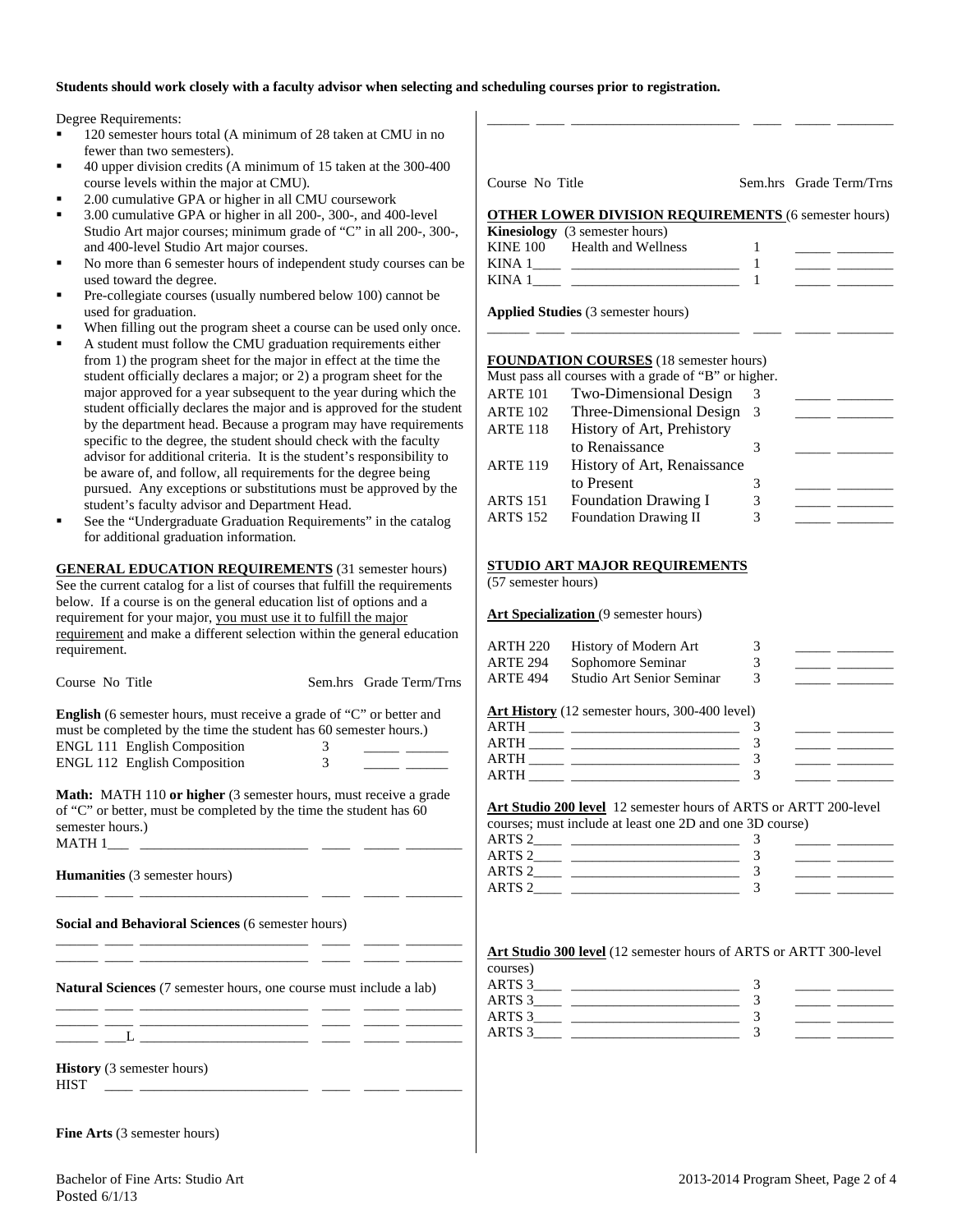| Course No | Title                                                             | Sem.hrs | Grade Term/Trns | needed.) (All college level courses appearing on your final transcript,<br>not listed above that will bring your total semester hours to 120 hours.) |                         |
|-----------|-------------------------------------------------------------------|---------|-----------------|------------------------------------------------------------------------------------------------------------------------------------------------------|-------------------------|
|           | Art Studio 400 level (12 semester hours of ARTS or ARTT 400-level |         |                 | Course No Title                                                                                                                                      | Sem.hrs Grade Term/Trns |
| courses)  |                                                                   |         |                 |                                                                                                                                                      |                         |
| ARTS 4    |                                                                   |         |                 |                                                                                                                                                      |                         |
| ARTS 4    |                                                                   |         |                 |                                                                                                                                                      |                         |
| ARTS 4    |                                                                   |         |                 |                                                                                                                                                      |                         |
| ARTS 4    |                                                                   |         |                 |                                                                                                                                                      |                         |
|           |                                                                   |         |                 |                                                                                                                                                      |                         |
|           |                                                                   |         |                 |                                                                                                                                                      |                         |

**Electives (8 semester hours; additional upper division hours may be** 

Special requirements for admission into the Studio Art program: Every student who is a sophomore in academic standing, or a transfer student with 60 credits or more (including students transferring into a Studio Art emphasis from K-12 Teaching, Graphic Design, or Art History) must satisfy the following requirements:

- 1. Completion of ARTE 294 Sophomore Seminar with grade of "B" or better.
- 2. Completion of Art Foundation Courses ARTE 101, 102, 118, 119 and ARTS 151, 152, with a grade of "B" or better.
- 3. Maintain a cumulative GPA of 3.00 or higher in all 200-, 300-, and 400-level Studio Art major courses.
- 4. Successful completion of Art entrance exam with a minimum of 80%.
- 5. Completion of all 200-, 300-, and 400-level Studio Art major courses with a grade of "C" or better.

Only 6 semester hours of independent study count toward the degree.

Additional fees are required throughout the studio art program for materials.